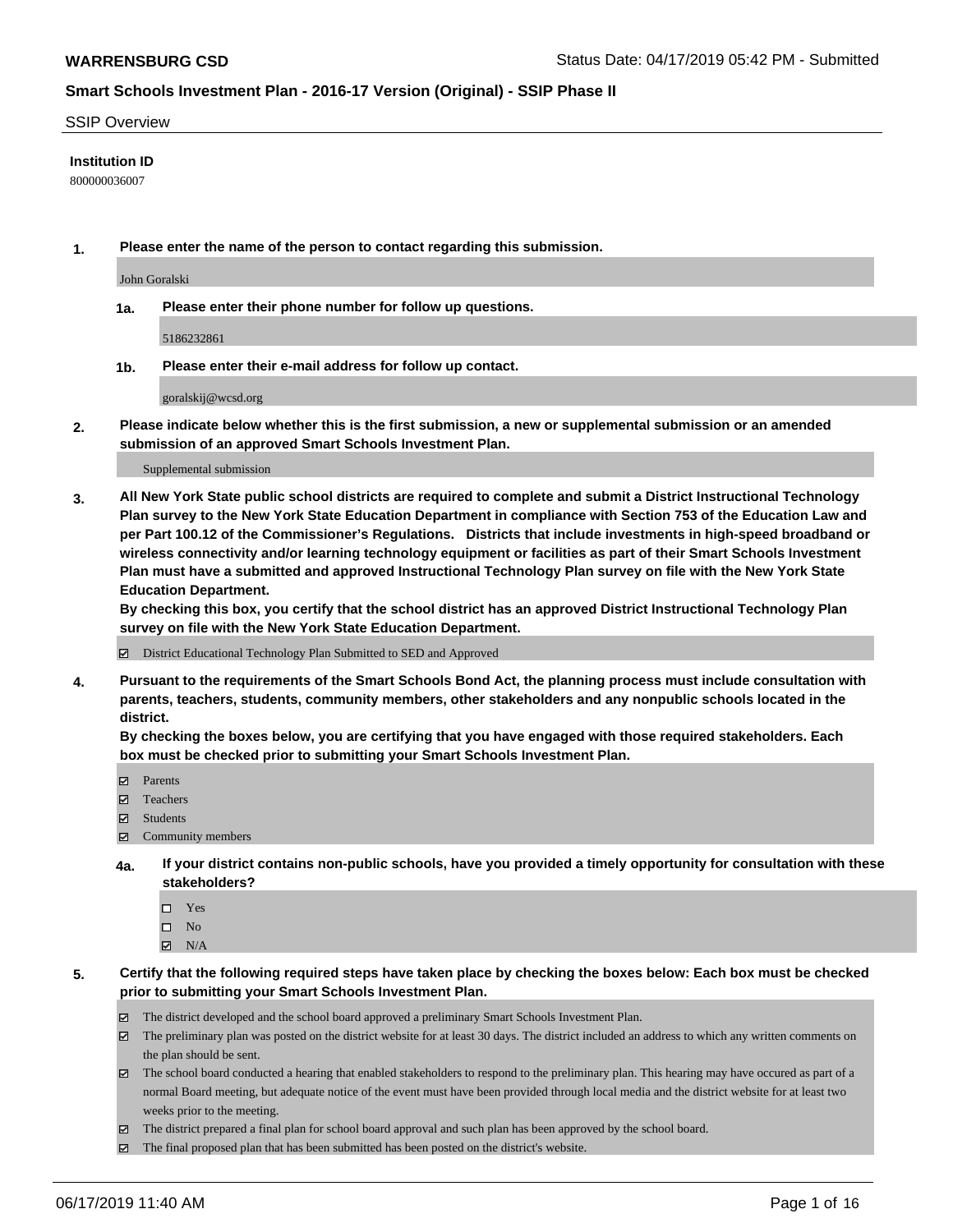SSIP Overview

**5a. Please upload the proposed Smart Schools Investment Plan (SSIP) that was posted on the district's website, along with any supporting materials. Note that this should be different than your recently submitted Educational Technology Survey. The Final SSIP, as approved by the School Board, should also be posted on the website and remain there during the course of the projects contained therein.**

Smart Schools Investment Plan - Phase II - 2016-17 Version (Original) - 2016-17 Version (Original) - WARRENSBURG CSD.pdf

**5b. Enter the webpage address where the final Smart Schools Investment Plan is posted. The Plan should remain posted for the life of the included projects.**

http://www.wcsd.org/cms/One.aspx?portalId=472877&pageId=8958005

**6. Please enter an estimate of the total number of students and staff that will benefit from this Smart Schools Investment Plan based on the cumulative projects submitted to date.**

800

**7. An LEA/School District may partner with one or more other LEA/School Districts to form a consortium to pool Smart Schools Bond Act funds for a project that meets all other Smart School Bond Act requirements. Each school district participating in the consortium will need to file an approved Smart Schools Investment Plan for the project and submit a signed Memorandum of Understanding that sets forth the details of the consortium including the roles of each respective district.**

 $\Box$  The district plans to participate in a consortium to partner with other school district(s) to implement a Smart Schools project.

#### **8. Please enter the name and 6-digit SED Code for each LEA/School District participating in the Consortium.**

| <b>Partner LEA/District</b> | <b>ISED BEDS Code</b> |
|-----------------------------|-----------------------|
| (No Response)               | (No Response)         |

#### **9. Please upload a signed Memorandum of Understanding with all of the participating Consortium partners.**

(No Response)

**10. Your district's Smart Schools Bond Act Allocation is:**

\$1,062,079

**11. Enter the budget sub-allocations by category that you are submitting for approval at this time. If you are not budgeting SSBA funds for a category, please enter 0 (zero.) If the value entered is \$0, you will not be required to complete that survey question.**

|                                       | Sub-<br>Allocations |
|---------------------------------------|---------------------|
| <b>School Connectivity</b>            | $\mathbf 0$         |
| Connectivity Projects for Communities | $\overline{0}$      |
| <b>Classroom Technology</b>           | 45,504              |
| Pre-Kindergarten Classrooms           | $\overline{0}$      |
| Replace Transportable Classrooms      | $\Omega$            |
| High-Tech Security Features           | 761,916             |
| Totals:                               | 807,420             |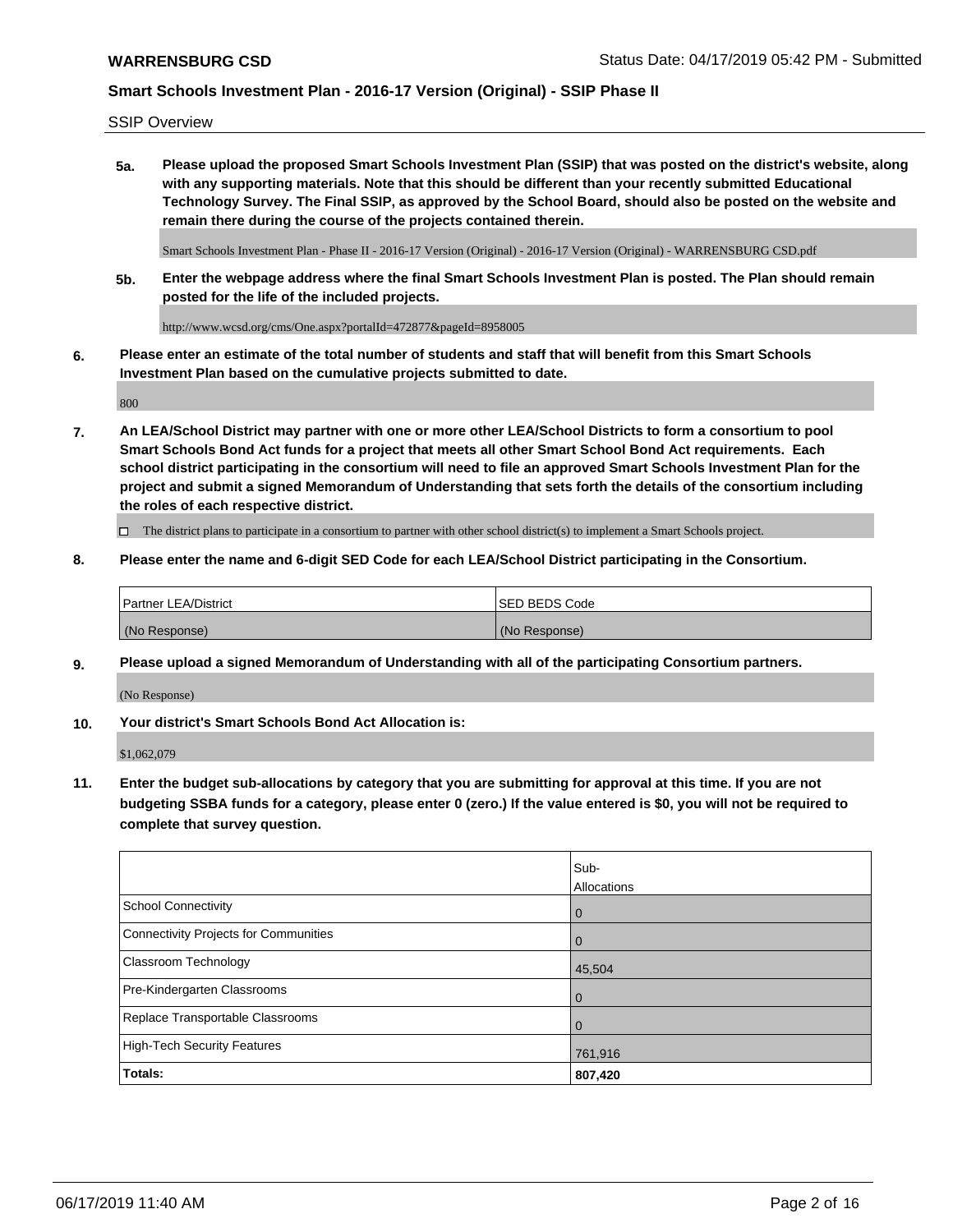School Connectivity

- **1. In order for students and faculty to receive the maximum benefit from the technology made available under the Smart Schools Bond Act, their school buildings must possess sufficient connectivity infrastructure to ensure that devices can be used during the school day. Smart Schools Investment Plans must demonstrate that:**
	- **• sufficient infrastructure that meets the Federal Communications Commission's 100 Mbps per 1,000 students standard currently exists in the buildings where new devices will be deployed, or**
	- **• is a planned use of a portion of Smart Schools Bond Act funds, or**
	- **• is under development through another funding source.**

**Smart Schools Bond Act funds used for technology infrastructure or classroom technology investments must increase the number of school buildings that meet or exceed the minimum speed standard of 100 Mbps per 1,000 students and staff within 12 months. This standard may be met on either a contracted 24/7 firm service or a "burstable" capability. If the standard is met under the burstable criteria, it must be:**

**1. Specifically codified in a service contract with a provider, and**

**2. Guaranteed to be available to all students and devices as needed, particularly during periods of high demand, such as computer-based testing (CBT) periods.**

**Please describe how your district already meets or is planning to meet this standard within 12 months of plan submission.**

(No Response)

**1a. If a district believes that it will be impossible to meet this standard within 12 months, it may apply for a waiver of this requirement, as described on the Smart Schools website. The waiver must be filed and approved by SED prior to submitting this survey.**

 $\Box$  By checking this box, you are certifying that the school district has an approved waiver of this requirement on file with the New York State Education Department.

#### **2. Connectivity Speed Calculator (Required)**

|                         | l Number of<br>Students | Multiply by<br>100 Kbps | Divide by 1000 Current Speed<br>to Convert to<br>Required<br>l Speed in Mb | lin Mb           | Expected<br>Speed to be<br>Attained Within   Required<br>12 Months | <b>Expected Date</b><br>When<br>Speed Will be<br>Met |
|-------------------------|-------------------------|-------------------------|----------------------------------------------------------------------------|------------------|--------------------------------------------------------------------|------------------------------------------------------|
| <b>Calculated Speed</b> | (No<br>Response)        | (No Response)           | (No<br>Response)                                                           | (No<br>Response) | (No<br>Response)                                                   | (No<br>Response)                                     |

**3. Describe how you intend to use Smart Schools Bond Act funds for high-speed broadband and/or wireless connectivity projects in school buildings.**

(No Response)

**4. Describe the linkage between the district's District Instructional Technology Plan and the proposed projects. (There should be a link between your response to this question and your response to Question 1 in Part E. Curriculum and Instruction "What are the district's plans to use digital connectivity and technology to improve teaching and learning?)**

(No Response)

**5. If the district wishes to have students and staff access the Internet from wireless devices within the school building, or in close proximity to it, it must first ensure that it has a robust Wi-Fi network in place that has sufficient bandwidth to meet user demand.**

**Please describe how you have quantified this demand and how you plan to meet this demand.**

(No Response)

**6. As indicated on Page 5 of the guidance, the Office of Facilities Planning will have to conduct a preliminary review**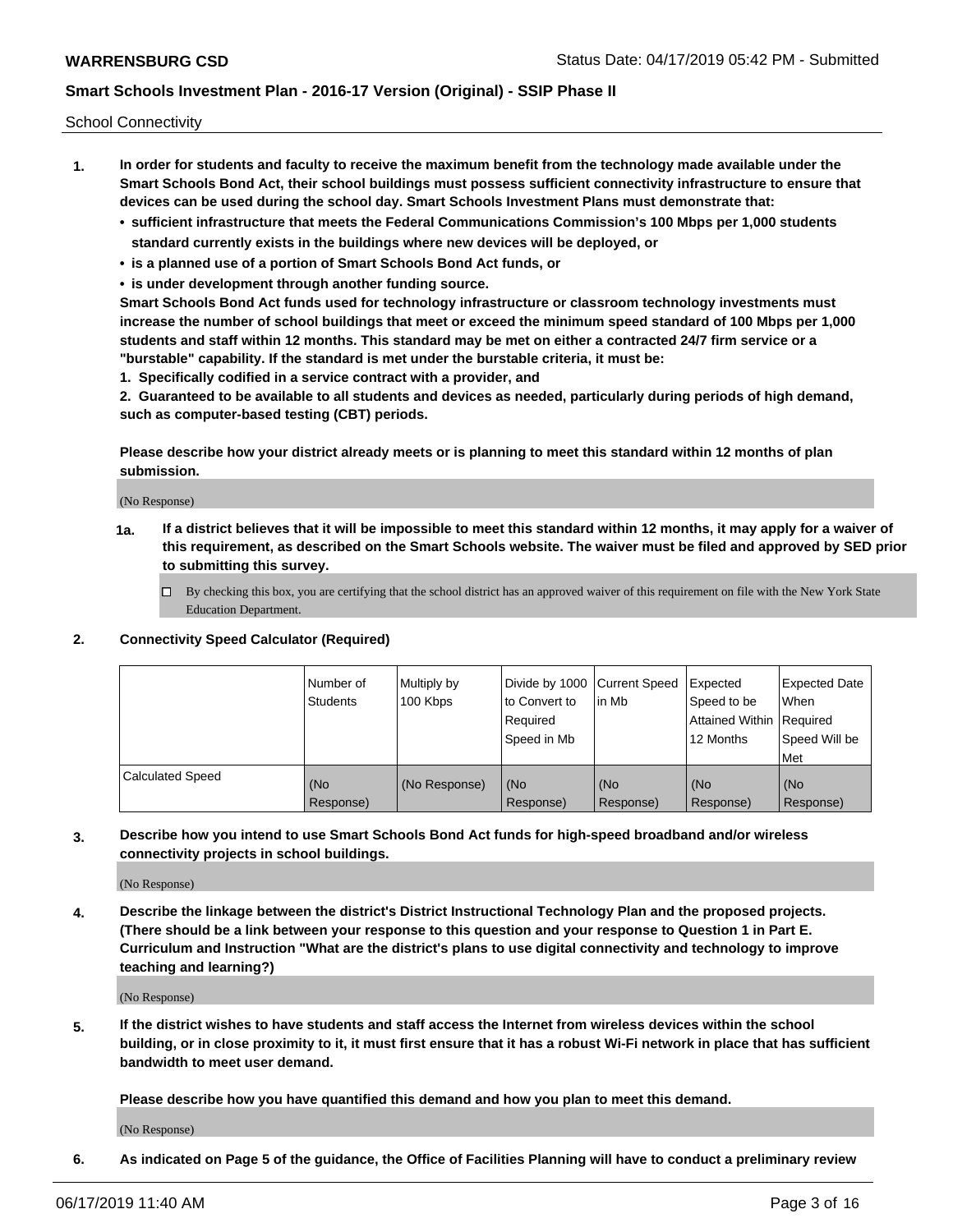School Connectivity

**of all capital projects, including connectivity projects.**

**Please indicate on a separate row each project number given to you by the Office of Facilities Planning.**

| Project Number |  |
|----------------|--|
|                |  |
|                |  |
| (No Response)  |  |
|                |  |

**7. Certain high-tech security and connectivity infrastructure projects may be eligible for an expedited review process as determined by the Office of Facilities Planning.**

**Was your project deemed eligible for streamlined review?**

(No Response)

**8. Include the name and license number of the architect or engineer of record.**

| Name          | License Number |
|---------------|----------------|
| (No Response) | (No Response)  |

**9. If you are submitting an allocation for School Connectivity complete this table. Note that the calculated Total at the bottom of the table must equal the Total allocation for this category that you entered in the SSIP Overview overall budget.** 

|                                            | Sub-          |
|--------------------------------------------|---------------|
|                                            | Allocation    |
| Network/Access Costs                       | (No Response) |
| Outside Plant Costs                        | (No Response) |
| School Internal Connections and Components | (No Response) |
| <b>Professional Services</b>               | (No Response) |
| Testing                                    | (No Response) |
| <b>Other Upfront Costs</b>                 | (No Response) |
| <b>Other Costs</b>                         | (No Response) |
| Totals:                                    | 0             |

**10. Please detail the type, quantity, per unit cost and total cost of the eligible items under each sub-category. This is especially important for any expenditures listed under the "Other" category. All expenditures must be eligible for tax-exempt financing to be reimbursed through the SSBA. Sufficient detail must be provided so that we can verify this is the case. If you have any questions, please contact us directly through smartschools@nysed.gov. NOTE: Wireless Access Points should be included in this category, not under Classroom Educational Technology, except those that will be loaned/purchased for nonpublic schools.**

| Select the allowable expenditure | Item to be purchased | Quantity      | <b>Cost per Item</b> | <b>Total Cost</b> |
|----------------------------------|----------------------|---------------|----------------------|-------------------|
| type.                            |                      |               |                      |                   |
| Repeat to add another item under |                      |               |                      |                   |
| each type.                       |                      |               |                      |                   |
| (No Response)                    | (No Response)        | (No Response) | (No Response)        | (No Response)     |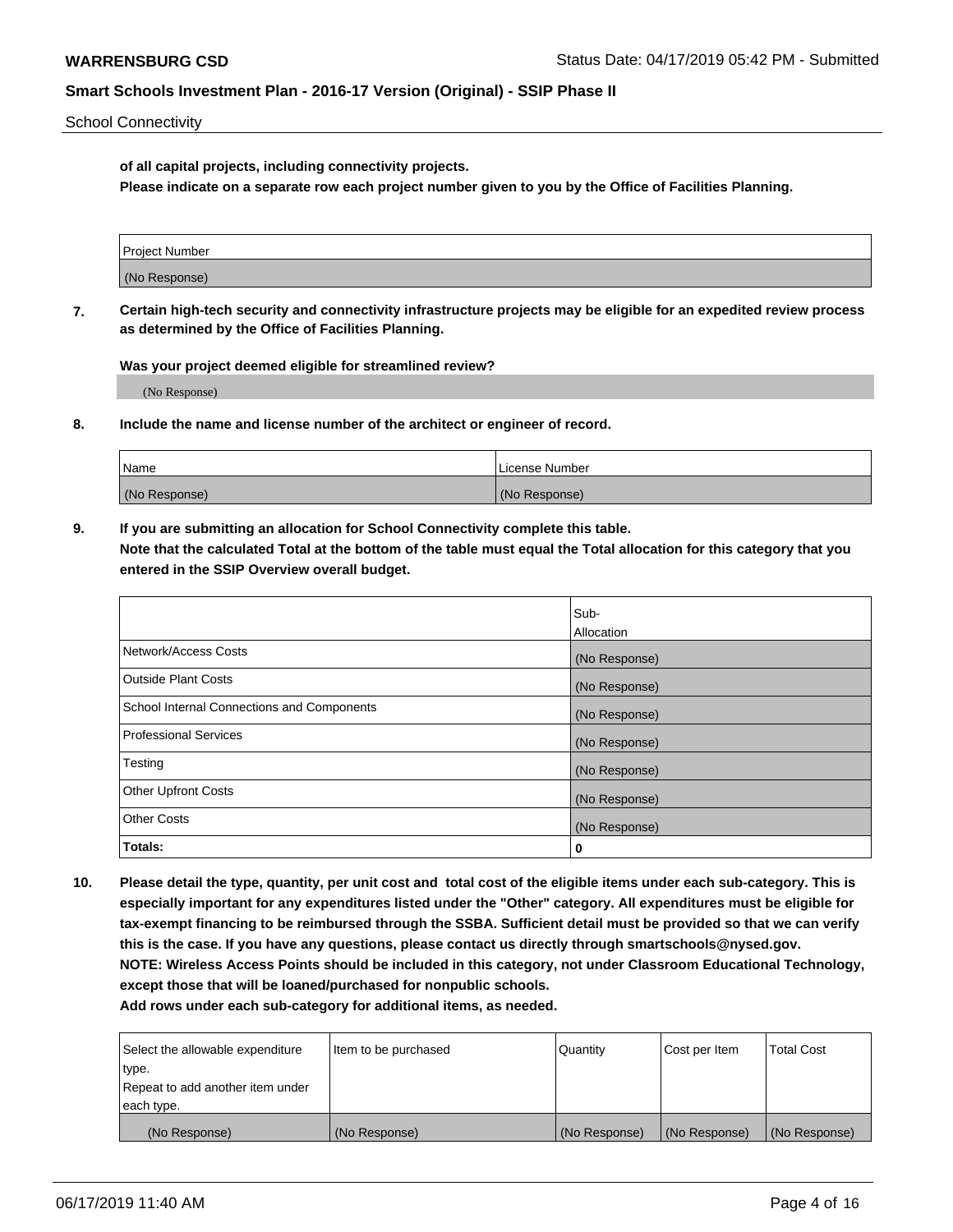Community Connectivity (Broadband and Wireless)

**1. Describe how you intend to use Smart Schools Bond Act funds for high-speed broadband and/or wireless connectivity projects in the community.**

(No Response)

**2. Please describe how the proposed project(s) will promote student achievement and increase student and/or staff access to the Internet in a manner that enhances student learning and/or instruction outside of the school day and/or school building.**

(No Response)

**3. Community connectivity projects must comply with all the necessary local building codes and regulations (building and related permits are not required prior to plan submission).**

 $\Box$  I certify that we will comply with all the necessary local building codes and regulations.

**4. Please describe the physical location of the proposed investment.**

(No Response)

**5. Please provide the initial list of partners participating in the Community Connectivity Broadband Project, along with their Federal Tax Identification (Employer Identification) number.**

| <b>Project Partners</b> | l Federal ID # |
|-------------------------|----------------|
| (No Response)           | (No Response)  |

**6. If you are submitting an allocation for Community Connectivity, complete this table.**

**Note that the calculated Total at the bottom of the table must equal the Total allocation for this category that you entered in the SSIP Overview overall budget.**

|                                    | Sub-Allocation |
|------------------------------------|----------------|
| Network/Access Costs               | (No Response)  |
| <b>Outside Plant Costs</b>         | (No Response)  |
| <b>Tower Costs</b>                 | (No Response)  |
| <b>Customer Premises Equipment</b> | (No Response)  |
| <b>Professional Services</b>       | (No Response)  |
| Testing                            | (No Response)  |
| <b>Other Upfront Costs</b>         | (No Response)  |
| <b>Other Costs</b>                 | (No Response)  |
| Totals:                            | 0              |

**7. Please detail the type, quantity, per unit cost and total cost of the eligible items under each sub-category. This is especially important for any expenditures listed under the "Other" category. All expenditures must be capital-bond eligible to be reimbursed through the SSBA. If you have any questions, please contact us directly through smartschools@nysed.gov.**

| Select the allowable expenditure | Item to be purchased | Quantity      | Cost per Item | <b>Total Cost</b> |
|----------------------------------|----------------------|---------------|---------------|-------------------|
| type.                            |                      |               |               |                   |
| Repeat to add another item under |                      |               |               |                   |
| each type.                       |                      |               |               |                   |
| (No Response)                    | (No Response)        | (No Response) | (No Response) | (No Response)     |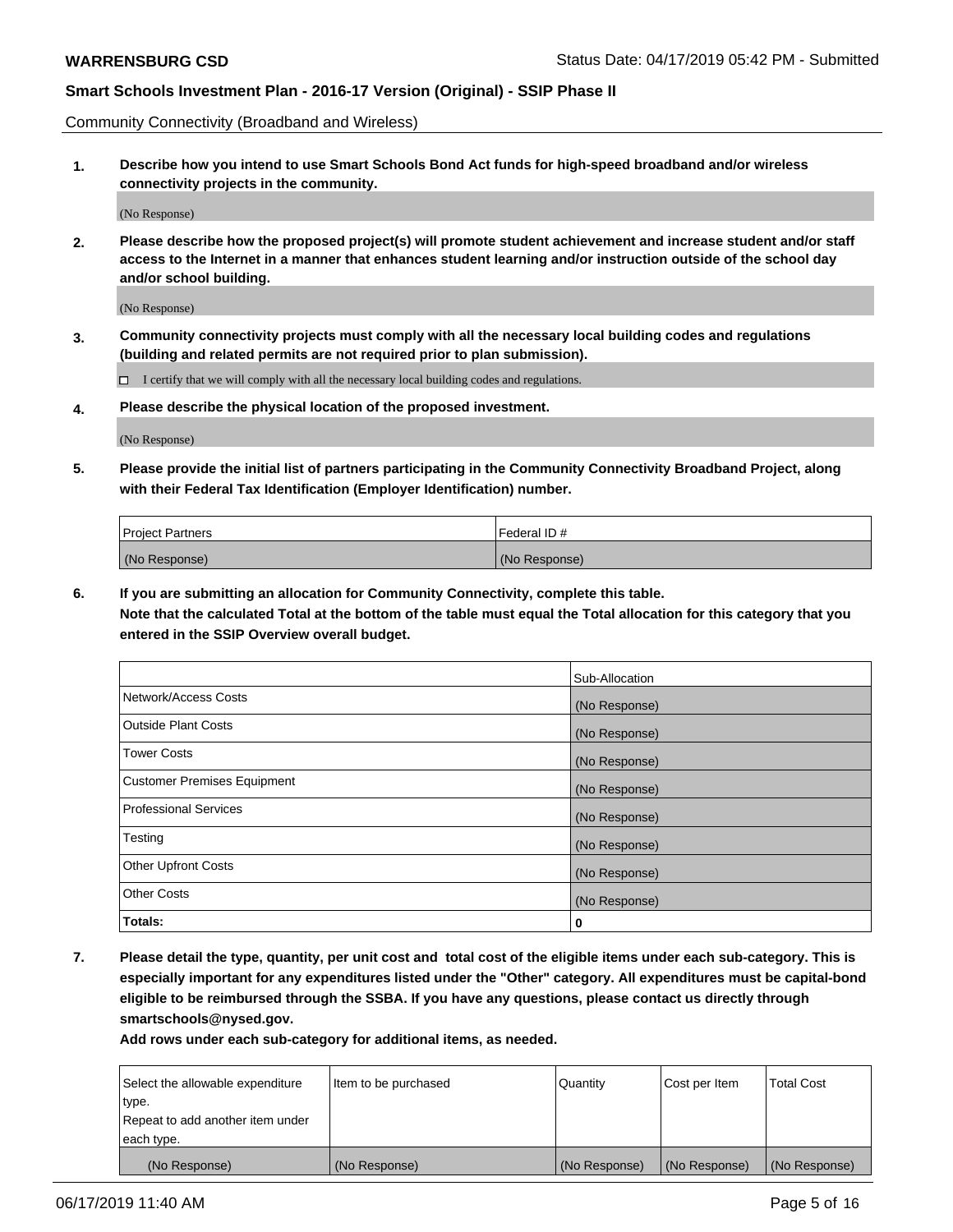#### Classroom Learning Technology

**1. In order for students and faculty to receive the maximum benefit from the technology made available under the Smart Schools Bond Act, their school buildings must possess sufficient connectivity infrastructure to ensure that devices can be used during the school day. Smart Schools Investment Plans must demonstrate that sufficient infrastructure that meets the Federal Communications Commission's 100 Mbps per 1,000 students standard currently exists in the buildings where new devices will be deployed, or is a planned use of a portion of Smart Schools Bond Act funds, or is under development through another funding source. Smart Schools Bond Act funds used for technology infrastructure or classroom technology investments must increase the number of school buildings that meet or exceed the minimum speed standard of 100 Mbps per 1,000 students and staff within 12 months. This standard may be met on either a contracted 24/7 firm service or a "burstable" capability. If the standard is met under the burstable criteria, it must be:**

**1. Specifically codified in a service contract with a provider, and**

**2. Guaranteed to be available to all students and devices as needed, particularly during periods of high demand, such as computer-based testing (CBT) periods.**

**Please describe how your district already meets or is planning to meet this standard within 12 months of plan submission.**

We have approximately 762 students and are contracted with NERIC at 80 Mbps.

- **1a. If a district believes that it will be impossible to meet this standard within 12 months, it may apply for a waiver of this requirement, as described on the Smart Schools website. The waiver must be filed and approved by SED prior to submitting this survey.**
	- By checking this box, you are certifying that the school district has an approved waiver of this requirement on file with the New York State Education Department.

#### **2. Connectivity Speed Calculator (Required)**

|                         | Number of<br>Students | Multiply by<br>100 Kbps | Divide by 1000 Current Speed<br>to Convert to<br>Required<br>Speed in Mb | lin Mb | <b>I</b> Expected<br>Speed to be<br>Attained Within Required<br>12 Months | Expected Date<br><b>When</b><br>Speed Will be<br><b>Met</b> |
|-------------------------|-----------------------|-------------------------|--------------------------------------------------------------------------|--------|---------------------------------------------------------------------------|-------------------------------------------------------------|
| <b>Calculated Speed</b> | 762                   | 76.200                  | 76.2                                                                     | 80     | -80                                                                       | <b>Currently Met</b>                                        |

**3. If the district wishes to have students and staff access the Internet from wireless devices within the school building, or in close proximity to it, it must first ensure that it has a robust Wi-Fi network in place that has sufficient bandwidth to meet user demand.**

**Please describe how you have quantified this demand and how you plan to meet this demand.**

Our first application for funds from the Smart Schools Bond Act addressed infrastructure. We deployed 802.11ac access points to all classrooms and common areas of the district. To support the increased wireless upgrades, we updated our switching infrastructure to provide POE and 1 Gb connectivity to each WAP as well as upgrade to a 10 Gb network backbone. We have monitored our classroom wireless usage. All systems are functioning appropriately.

**4. All New York State public school districts are required to complete and submit an Instructional Technology Plan survey to the New York State Education Department in compliance with Section 753 of the Education Law and per Part 100.12 of the Commissioner's Regulations.**

**Districts that include educational technology purchases as part of their Smart Schools Investment Plan must have a submitted and approved Instructional Technology Plan survey on file with the New York State Education Department.**

By checking this box, you are certifying that the school district has an approved Instructional Technology Plan survey on file with the New York State Education Department.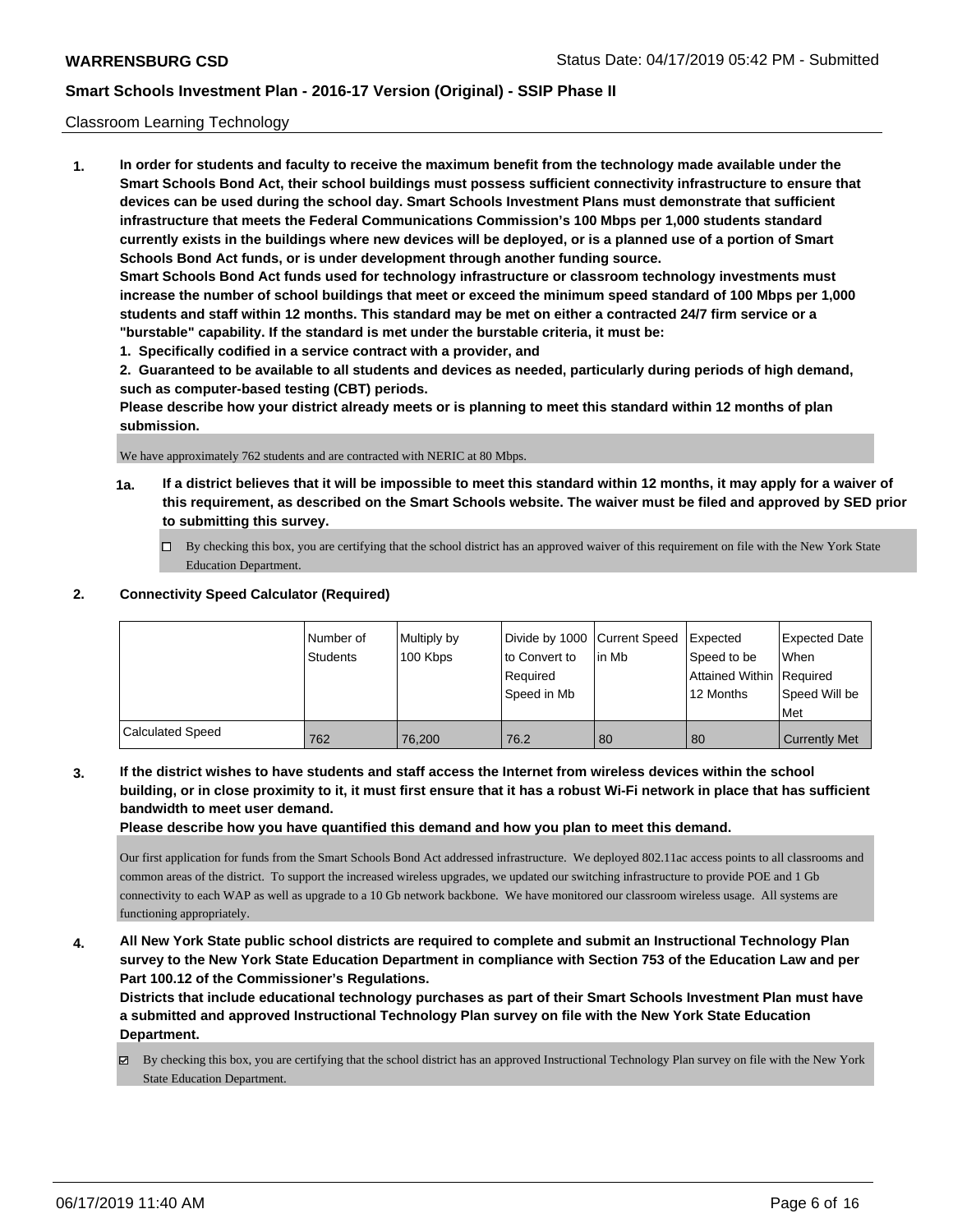#### Classroom Learning Technology

**5. Describe the devices you intend to purchase and their compatibility with existing or planned platforms or systems. Specifically address the adequacy of each facility's electrical, HVAC and other infrastructure necessary to install and support the operation of the planned technology.**

The district intends to purchase two types of hardware in this phase of the Smart Schools Bond Act: new LCD projectors to replace dated Smart Boards and laptops for the high school science department. The projectors will be replacing existing Smart Boards so existing electrical will be used. Installation of the projectors is completed by our local BOCES during school breaks. The laptops are being used to replace the existing laptops in science classrooms. Laptop carts, electrical, and wireless access are in place.

#### **6. Describe how the proposed technology purchases will:**

- **> enhance differentiated instruction;**
- **> expand student learning inside and outside the classroom;**
- **> benefit students with disabilities and English language learners; and**
- **> contribute to the reduction of other learning gaps that have been identified within the district.**

**The expectation is that districts will place a priority on addressing the needs of students who struggle to succeed in a rigorous curriculum. Responses in this section should specifically address this concern and align with the district's Instructional Technology Plan (in particular Question 2 of E. Curriculum and Instruction: "Does the district's instructional technology plan address the needs of students with disabilities to ensure equitable access to instruction, materials and assessments?" and Question 3 of the same section: "Does the district's instructional technology plan address the provision of assistive technology specifically for students with disabilities to ensure access to and participation in the general curriculum?"**

**The purchase of the interactive projectors will benefit both general education students as well as our students with disabilities. Interactive projectors will allow teachers to provide engaging presentations using a wide variety of mediums, assist students in note-taking, and more effectively manage class time. Students can use the projectors for class presentations and touch-based interactivity.**

**The laptops will be used as part of our ongoing initiative to provide science students with tools to effectively work through and complete required labs. Through the use of these laptops, students will have the ability to collaborate electronically, research online, use graphing software to interpret collected data, and submit work electronically for teacher review.**

**Differentiated Instruction.** The proposed purchases will infuse much-needed technology into our classrooms. Studies have shown that using technology in the classroom can provide teachers a way to differentiate instruction to meet the needs of every student in every lesson. The implementation of proposed technology will provide equal access for all students and will enable classroom teachers the ability to scaffold lessons according to the unique learning needs of each student.

**Expand student learning inside and outside the classroom.** The proposed devices will help us move forward with our desire to infuse and update technology in our classrooms. Using the devices in class will allow students to collaborate, have access to their work 24/7, and promote anywhere, anytime learning opportunities.

**Benefit students with disabilities.** Our laptop implementation will provide enough devices for each classroom to ensure all students have access to a device. This will include students with disabilities, giving them the same opportunity to perform research and complete required lab write-ups as the regular education students. In addition, the students with disabilities will be provided access to identical devices in their structured support classrooms. This should eliminate some of the challenges students face manipulating different devices with varying operating systems. The district Director of Pupil Personnel services will be, and has been, responsible for identifying assistive technology needs and coordinating with the district IT department to implement any necessary supports/services. Many of our students with disabilities are also assigned teaching assistants who can provide tech support to students during the regular ed and structured support classes.

**Contribute to the reduction of other learning gaps that have been identified within the district.** The implementation of these technologies in the classroom can help reduce learning gaps for English Language Learners and/or students who are economically disadvantaged by providing them with essential tools to access the curriculum.

**7. Where appropriate, describe how the proposed technology purchases will enhance ongoing communication with parents and other stakeholders and help the district facilitate technology-based regional partnerships, including distance learning and other efforts.**

**The interactive projector, coupled with a webcam, has the potential to provide classrooms with the ability to collaborate with other instructors/professionals in the field and possibly to sister classrooms located anywhere in the world. The laptops will enable students to communicate with teachers and classmates as well as keep abreast of progress in their respective classes.**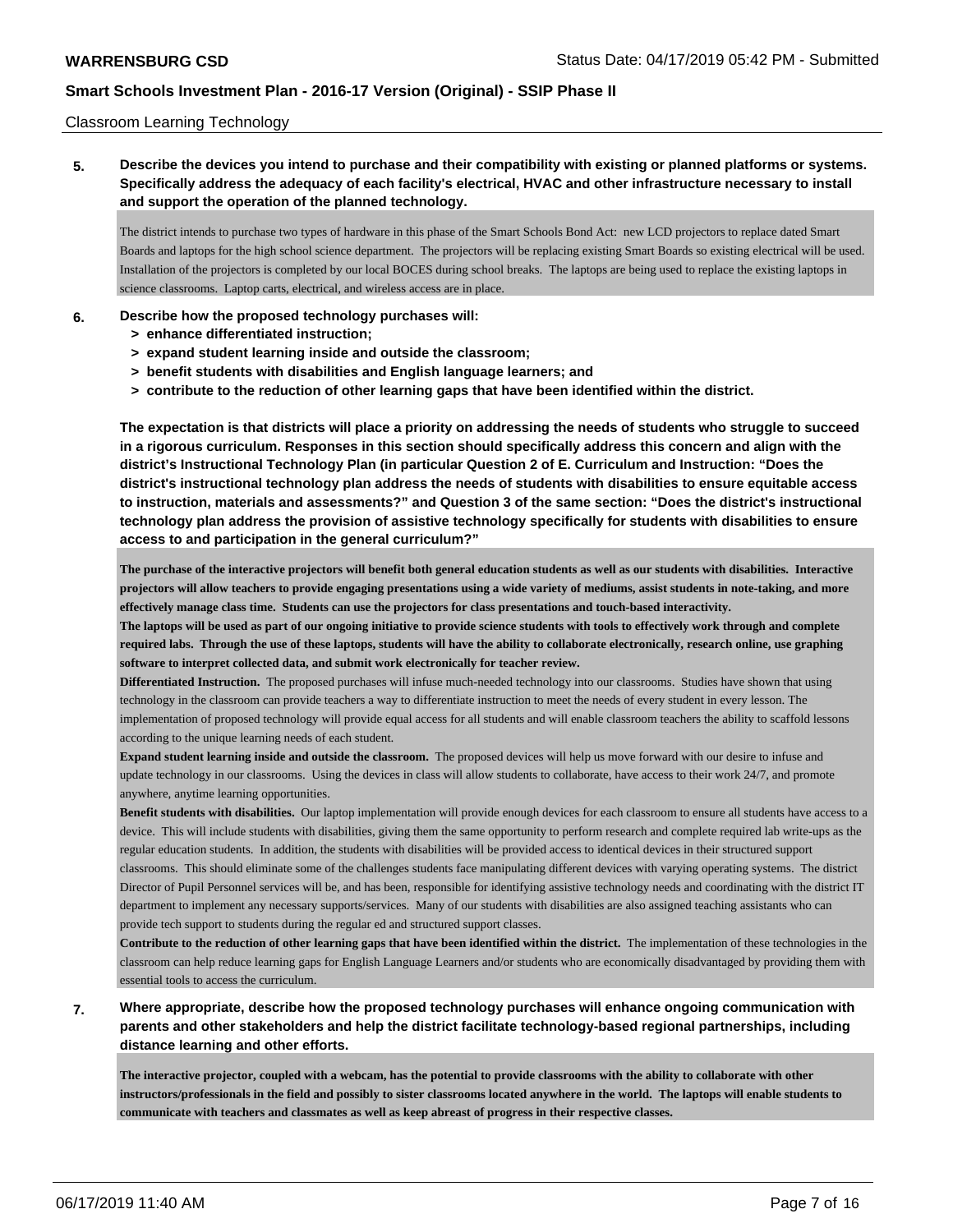#### Classroom Learning Technology

**8. Describe the district's plan to provide professional development to ensure that administrators, teachers and staff can employ the technology purchased to enhance instruction successfully.**

**Note: This response should be aligned and expanded upon in accordance with your district's response to Question 1 of F. Professional Development of your Instructional Technology Plan: "Please provide a summary of professional development offered to teachers and staff, for the time period covered by this plan, to support technology to enhance teaching and learning. Please include topics, audience and method of delivery within your summary."**

The classroom devices to be purchased with this Smart plan are a small number of projectors for select elementary classrooms and laptops for post elementary science classrooms. Teachers receiving projectors are given "how-to-use" instructions by a member of the IT department once the device is installed. The new laptops will replace aging devices and be used in the same manner as the ones being replaced… to perform research, complete labs, run science-based software, and participate in the Google classroom environment. Teachers are provided training in the Google environment during superintendent conference and early-release days. Trainings for teachers is also provided by our local BOCES through their Model Schools program.

- **9. Districts must contact the SUNY/CUNY teacher preparation program that supplies the largest number of the district's new teachers to request advice on innovative uses and best practices at the intersection of pedagogy and educational technology.**
	- $\boxtimes$  By checking this box, you certify that you have contacted the SUNY/CUNY teacher preparation program that supplies the largest number of your new teachers to request advice on these issues.
	- **9a. Please enter the name of the SUNY or CUNY Institution that you contacted.**

Plattsburgh

**9b. Enter the primary Institution phone number.**

(518) 792-5425

**9c. Enter the name of the contact person with whom you consulted and/or will be collaborating with on innovative uses of technology and best practices.**

Dr. Stephen Danna

**10. A district whose Smart Schools Investment Plan proposes the purchase of technology devices and other hardware must account for nonpublic schools in the district.**

**Are there nonpublic schools within your school district?**

□ Yes **Ø** No

**11. Nonpublic Classroom Technology Loan Calculator**

**The Smart Schools Bond Act provides that any Classroom Learning Technology purchases made using Smart Schools funds shall be lent, upon request, to nonpublic schools in the district. However, no school district shall be required to loan technology in amounts greater than the total obtained and spent on technology pursuant to the Smart Schools Bond Act and the value of such loan may not exceed the total of \$250 multiplied by the nonpublic school enrollment in the base year at the time of enactment.**

**See:**

**http://www.p12.nysed.gov/mgtserv/smart\_schools/docs/Smart\_Schools\_Bond\_Act\_Guidance\_04.27.15\_Final.pdf.**

|                                     | 1. Classroom<br>Technology<br>Sub-allocation | 2. Public<br>l Enrollment<br>$(2014 - 15)$                                                    | l 3. Nonpublic<br>Enrollment<br>$(2014 - 15)$ | l 4. Sum of<br>Public and<br>l Nonpublic<br>Enrollment | 15. Total Per<br>Pupil Sub-<br>lallocation | l 6. Total<br>Nonpublic Loan<br>Amount |
|-------------------------------------|----------------------------------------------|-----------------------------------------------------------------------------------------------|-----------------------------------------------|--------------------------------------------------------|--------------------------------------------|----------------------------------------|
| Calculated Nonpublic Loan<br>Amount |                                              | (No Response)   (No Response)   (No Response)   (No Response)   (No Response)   (No Response) |                                               |                                                        |                                            |                                        |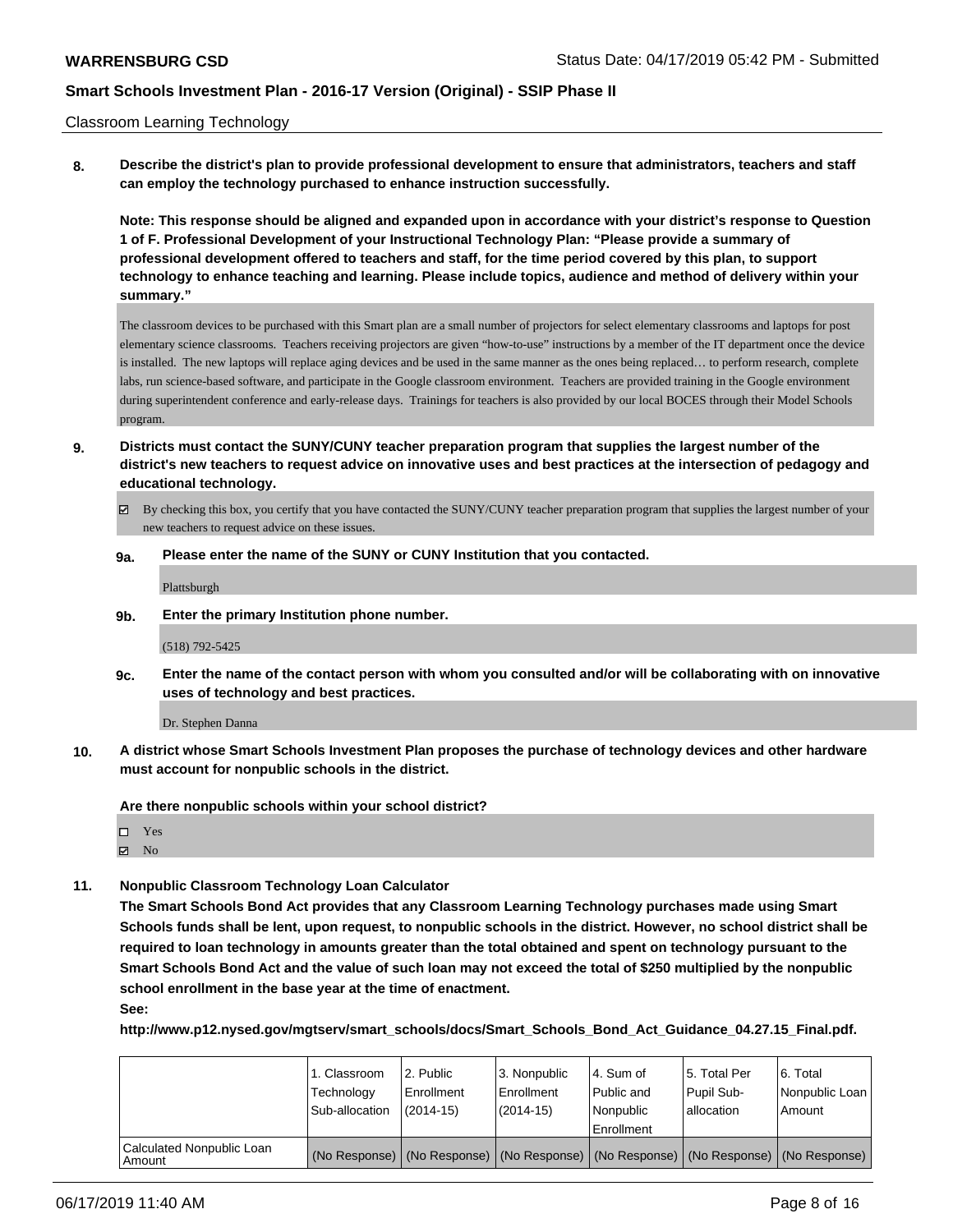#### Classroom Learning Technology

**12. To ensure the sustainability of technology purchases made with Smart Schools funds, districts must demonstrate a long-term plan to maintain and replace technology purchases supported by Smart Schools Bond Act funds. This sustainability plan shall demonstrate a district's capacity to support recurring costs of use that are ineligible for Smart Schools Bond Act funding such as device maintenance, technical support, Internet and wireless fees, maintenance of hotspots, staff professional development, building maintenance and the replacement of incidental items. Further, such a sustainability plan shall include a long-term plan for the replacement of purchased devices and equipment at the end of their useful life with other funding sources.**

 $\boxtimes$  By checking this box, you certify that the district has a sustainability plan as described above.

**13. Districts must ensure that devices purchased with Smart Schools Bond funds will be distributed, prepared for use, maintained and supported appropriately. Districts must maintain detailed device inventories in accordance with generally accepted accounting principles.**

By checking this box, you certify that the district has a distribution and inventory management plan and system in place.

**14. If you are submitting an allocation for Classroom Learning Technology complete this table. Note that the calculated Total at the bottom of the table must equal the Total allocation for this category that you entered in the SSIP Overview overall budget.**

|                         | Sub-Allocation |
|-------------------------|----------------|
| Interactive Whiteboards | $\overline{0}$ |
| Computer Servers        | $\overline{0}$ |
| Desktop Computers       | $\overline{0}$ |
| Laptop Computers        | 24,000         |
| <b>Tablet Computers</b> | $\overline{0}$ |
| <b>Other Costs</b>      | 21,504         |
| <b>Totals:</b>          | 45,504         |

**15. Please detail the type, quantity, per unit cost and total cost of the eligible items under each sub-category. This is especially important for any expenditures listed under the "Other" category. All expenditures must be capital-bond eligible to be reimbursed through the SSBA. If you have any questions, please contact us directly through smartschools@nysed.gov.**

**Please specify in the "Item to be Purchased" field which specific expenditures and items are planned to meet the district's nonpublic loan requirement, if applicable.**

**NOTE: Wireless Access Points that will be loaned/purchased for nonpublic schools should ONLY be included in this category, not under School Connectivity, where public school districts would list them. Add rows under each sub-category for additional items, as needed.**

| Select the allowable expenditure | I tem to be Purchased | Quantity | Cost per Item | Total Cost |
|----------------------------------|-----------------------|----------|---------------|------------|
| type.                            |                       |          |               |            |
| Repeat to add another item under |                       |          |               |            |
| each type.                       |                       |          |               |            |
| <b>Other Costs</b>               | <b>LCD Projectors</b> | 12       | 1.792         | 21.504     |
| <b>Laptop Computers</b>          | Chromebooks           | 96       | 250           | 24,000     |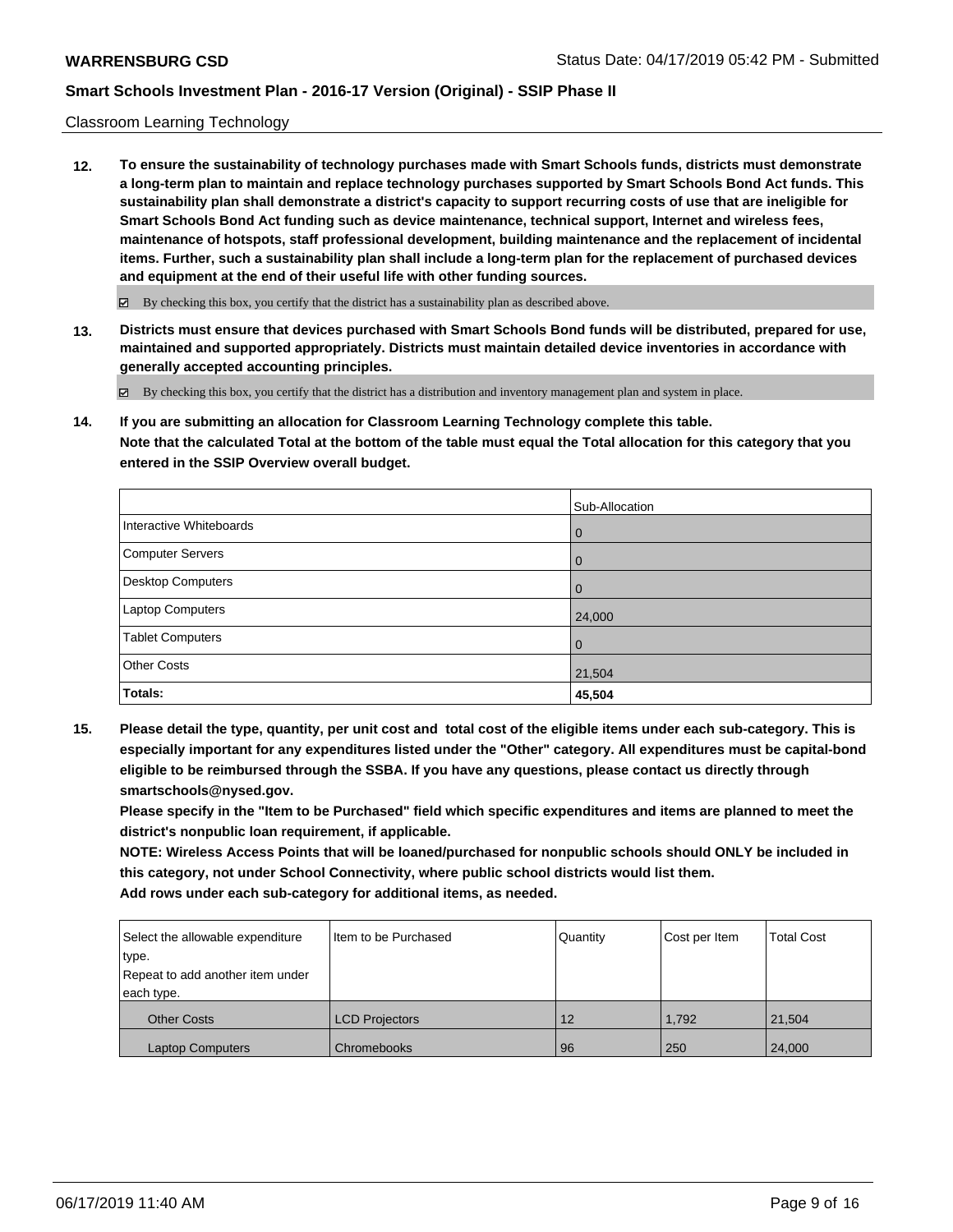#### Pre-Kindergarten Classrooms

**1. Provide information regarding how and where the district is currently serving pre-kindergarten students and justify the need for additional space with enrollment projections over 3 years.**

(No Response)

- **2. Describe the district's plan to construct, enhance or modernize education facilities to accommodate prekindergarten programs. Such plans must include:**
	- **Specific descriptions of what the district intends to do to each space;**
	- **An affirmation that pre-kindergarten classrooms will contain a minimum of 900 square feet per classroom;**
	- **The number of classrooms involved;**
	- **The approximate construction costs per classroom; and**
	- **Confirmation that the space is district-owned or has a long-term lease that exceeds the probable useful life of the improvements.**

(No Response)

**3. Smart Schools Bond Act funds may only be used for capital construction costs. Describe the type and amount of additional funds that will be required to support ineligible ongoing costs (e.g. instruction, supplies) associated with any additional pre-kindergarten classrooms that the district plans to add.**

(No Response)

**4. All plans and specifications for the erection, repair, enlargement or remodeling of school buildings in any public school district in the State must be reviewed and approved by the Commissioner. Districts that plan capital projects using their Smart Schools Bond Act funds will undergo a Preliminary Review Process by the Office of Facilities Planning.**

**Please indicate on a separate row each project number given to you by the Office of Facilities Planning.**

| Project Number |  |
|----------------|--|
| (No Response)  |  |
|                |  |

**5. If you have made an allocation for Pre-Kindergarten Classrooms, complete this table.**

**Note that the calculated Total at the bottom of the table must equal the Total allocation for this category that you entered in the SSIP Overview overall budget.**

|                                          | Sub-Allocation |
|------------------------------------------|----------------|
| Construct Pre-K Classrooms               | (No Response)  |
| Enhance/Modernize Educational Facilities | (No Response)  |
| <b>Other Costs</b>                       | (No Response)  |
| Totals:                                  | 0              |

**6. Please detail the type, quantity, per unit cost and total cost of the eligible items under each sub-category. This is especially important for any expenditures listed under the "Other" category. All expenditures must be capital-bond eligible to be reimbursed through the SSBA. If you have any questions, please contact us directly through smartschools@nysed.gov.**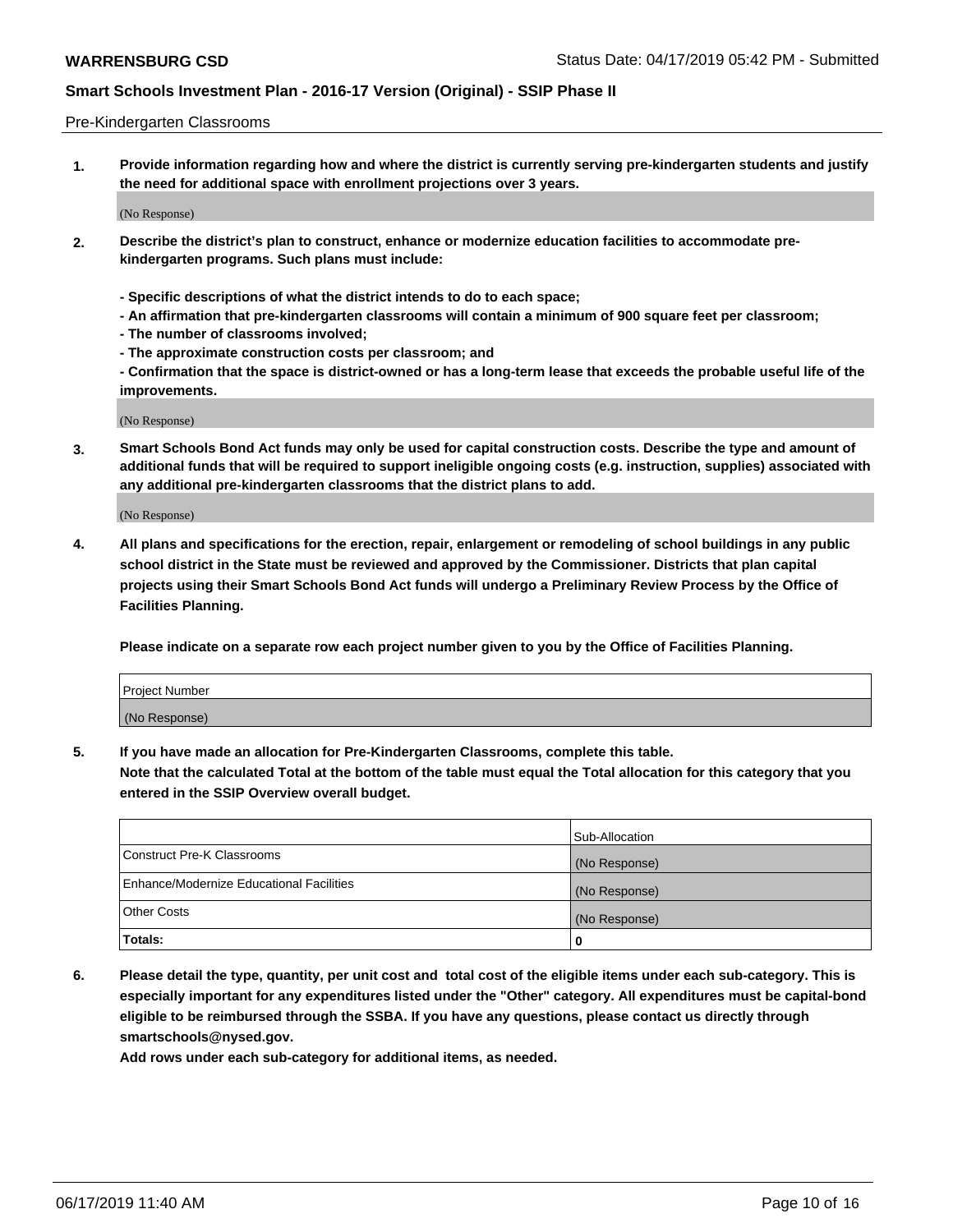Pre-Kindergarten Classrooms

| Select the allowable expenditure | Item to be purchased | Quantity      | Cost per Item | <b>Total Cost</b> |
|----------------------------------|----------------------|---------------|---------------|-------------------|
| type.                            |                      |               |               |                   |
| Repeat to add another item under |                      |               |               |                   |
| each type.                       |                      |               |               |                   |
| (No Response)                    | (No Response)        | (No Response) | (No Response) | (No Response)     |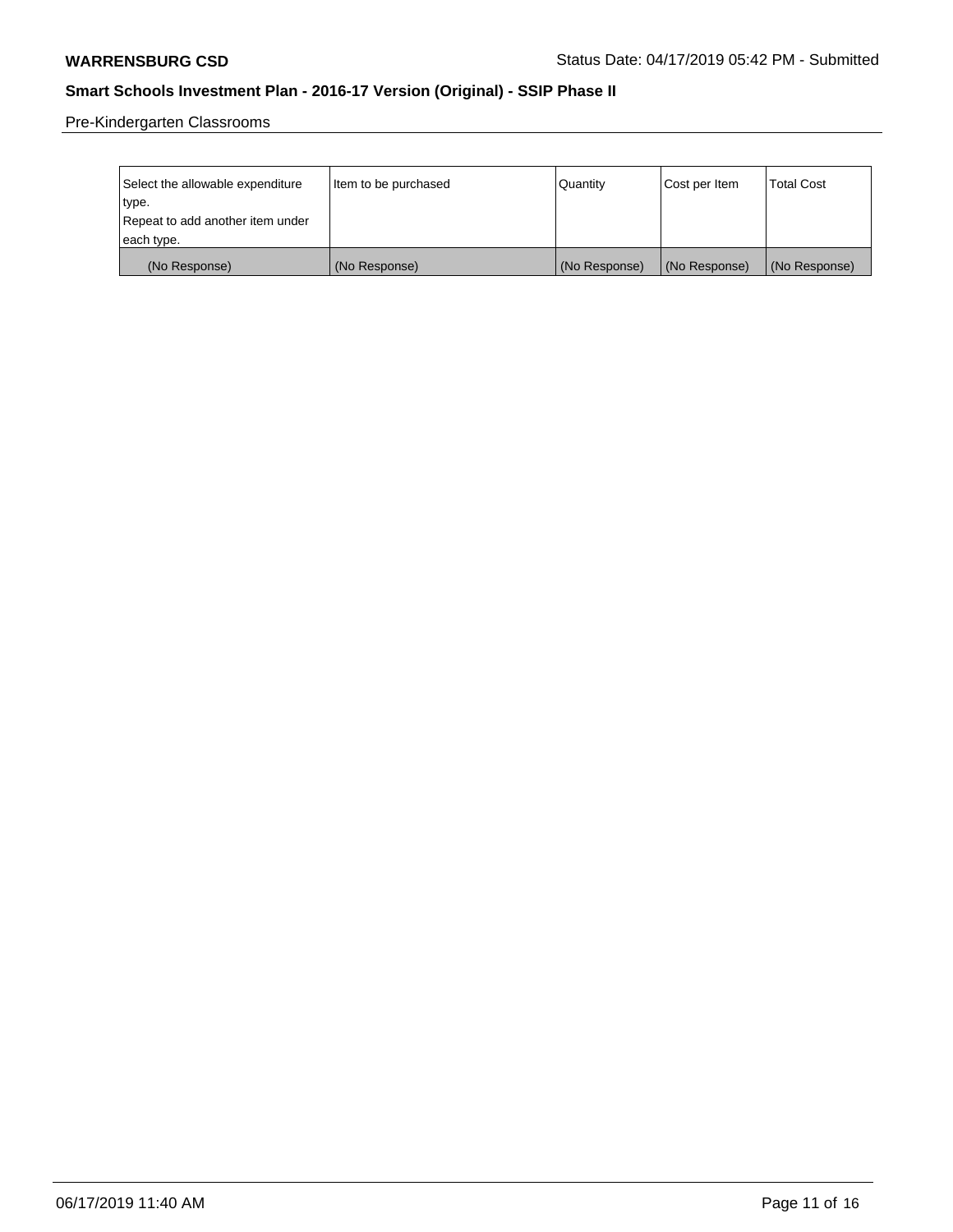Replace Transportable Classrooms

**1. Describe the district's plan to construct, enhance or modernize education facilities to provide high-quality instructional space by replacing transportable classrooms.**

(No Response)

**2. All plans and specifications for the erection, repair, enlargement or remodeling of school buildings in any public school district in the State must be reviewed and approved by the Commissioner. Districts that plan capital projects using their Smart Schools Bond Act funds will undergo a Preliminary Review Process by the Office of Facilities Planning.**

**Please indicate on a separate row each project number given to you by the Office of Facilities Planning.**

| Project Number |  |
|----------------|--|
|                |  |
|                |  |
|                |  |
|                |  |
| (No Response)  |  |
|                |  |
|                |  |
|                |  |

**3. For large projects that seek to blend Smart Schools Bond Act dollars with other funds, please note that Smart Schools Bond Act funds can be allocated on a pro rata basis depending on the number of new classrooms built that directly replace transportable classroom units.**

**If a district seeks to blend Smart Schools Bond Act dollars with other funds describe below what other funds are being used and what portion of the money will be Smart Schools Bond Act funds.**

(No Response)

**4. If you have made an allocation for Replace Transportable Classrooms, complete this table. Note that the calculated Total at the bottom of the table must equal the Total allocation for this category that you entered in the SSIP Overview overall budget.**

|                                                | Sub-Allocation |
|------------------------------------------------|----------------|
| Construct New Instructional Space              | (No Response)  |
| Enhance/Modernize Existing Instructional Space | (No Response)  |
| <b>Other Costs</b>                             | (No Response)  |
| Totals:                                        | 0              |

**5. Please detail the type, quantity, per unit cost and total cost of the eligible items under each sub-category. This is especially important for any expenditures listed under the "Other" category. All expenditures must be capital-bond eligible to be reimbursed through the SSBA. If you have any questions, please contact us directly through smartschools@nysed.gov.**

| Select the allowable expenditure | Item to be purchased | l Quantitv    | Cost per Item | <b>Total Cost</b> |
|----------------------------------|----------------------|---------------|---------------|-------------------|
| type.                            |                      |               |               |                   |
| Repeat to add another item under |                      |               |               |                   |
| each type.                       |                      |               |               |                   |
| (No Response)                    | (No Response)        | (No Response) | (No Response) | (No Response)     |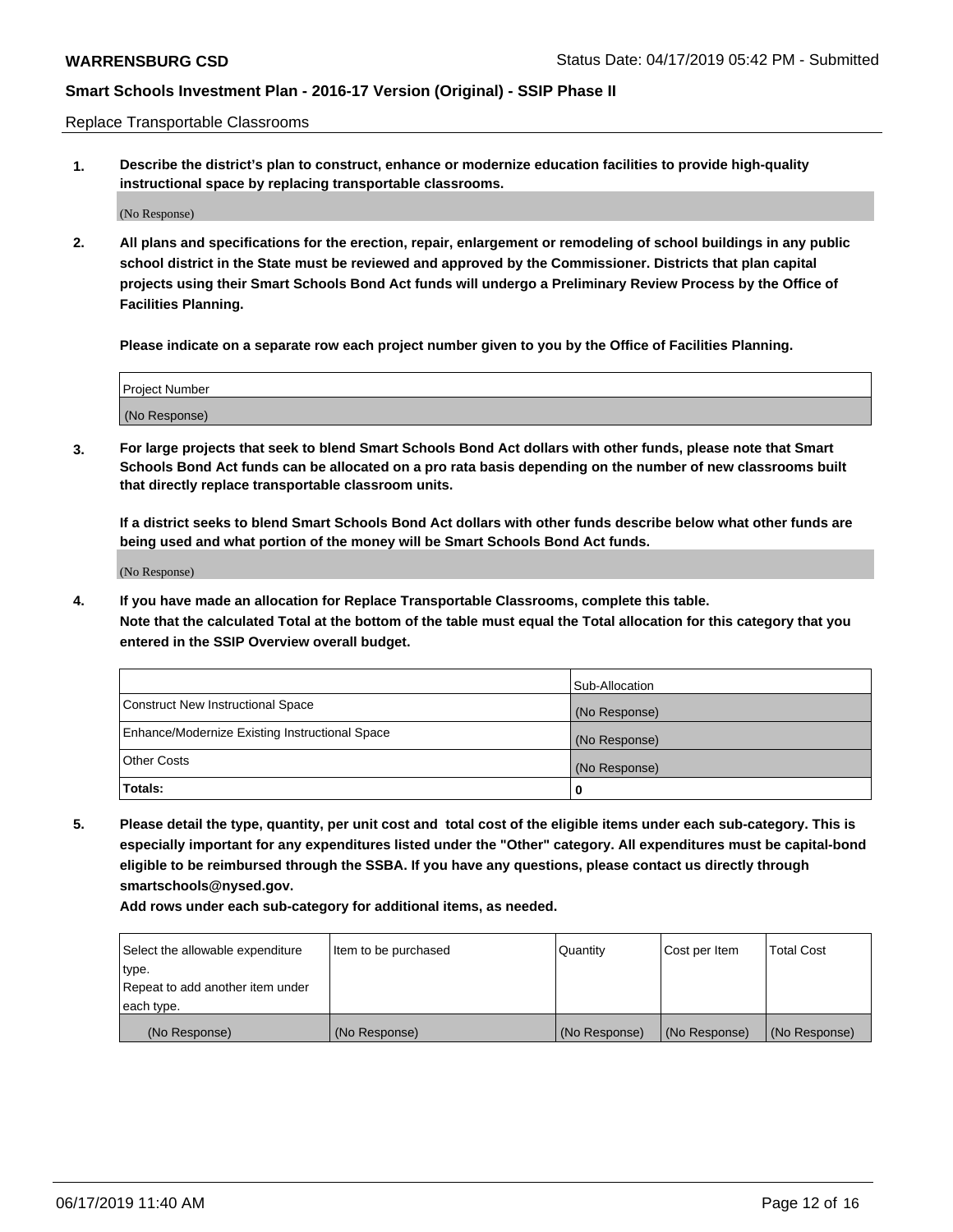#### High-Tech Security Features

### **1. Describe how you intend to use Smart Schools Bond Act funds to install high-tech security features in school buildings and on school campuses.**

In the Elementary School we intend to create a secure interior vestibule with a pass window into the main office. We will install a swipe card system and rearrange the office to accommodate the changes. We will expand the emergency lighting system to address areas that are lacking. Finally, we will replace all locksets with "intruder" hardware to allow teachers to lock the doors from the inside. We will also add IP cameras in specific locations. In the Junior/Senior High School we intend to expand the emergency lighting system where required. We will also replace and relocate the fire alarm enunciator panel in conjunction with the vestibule security upgrades. We will also replace the original outdated fire alarm system with a new addressable system. We will also create a secure interior vestibule with a pass window and counter shutter into the main office. We will install a swipe card system on the exterior doors. We will replace all locksets with ADA compliant "intruder" hardware to allow teachers to lock doors from the inside. We will also add some IP cameras in specific locations.

**2. All plans and specifications for the erection, repair, enlargement or remodeling of school buildings in any public school district in the State must be reviewed and approved by the Commissioner. Districts that plan capital projects using their Smart Schools Bond Act funds will undergo a Preliminary Review Process by the Office of Facilities Planning.** 

**Please indicate on a separate row each project number given to you by the Office of Facilities Planning.**

| <b>Project Number</b> |  |
|-----------------------|--|
| 63-12-01-04-7-999-001 |  |

#### **3. Was your project deemed eligible for streamlined Review?**

| п | Yes |
|---|-----|
| 罓 | Nο  |

**4. Include the name and license number of the architect or engineer of record.**

| Name           | License Number |
|----------------|----------------|
| Michael Harris | 221911         |

**5. If you have made an allocation for High-Tech Security Features, complete this table.**

**Note that the calculated Total at the bottom of the table must equal the Total allocation for this category that you entered in the SSIP Overview overall budget.**

|                                                      | Sub-Allocation |
|------------------------------------------------------|----------------|
| Capital-Intensive Security Project (Standard Review) | (No Response)  |
| Electronic Security System                           | 441,063        |
| <b>Entry Control System</b>                          | 125,890        |
| Approved Door Hardening Project                      | 103,969        |
| <b>Other Costs</b>                                   | 90,994         |
| Totals:                                              | 761,916        |

**6. Please detail the type, quantity, per unit cost and total cost of the eligible items under each sub-category. This is especially important for any expenditures listed under the "Other" category. All expenditures must be capital-bond eligible to be reimbursed through the SSBA. If you have any questions, please contact us directly through smartschools@nysed.gov.**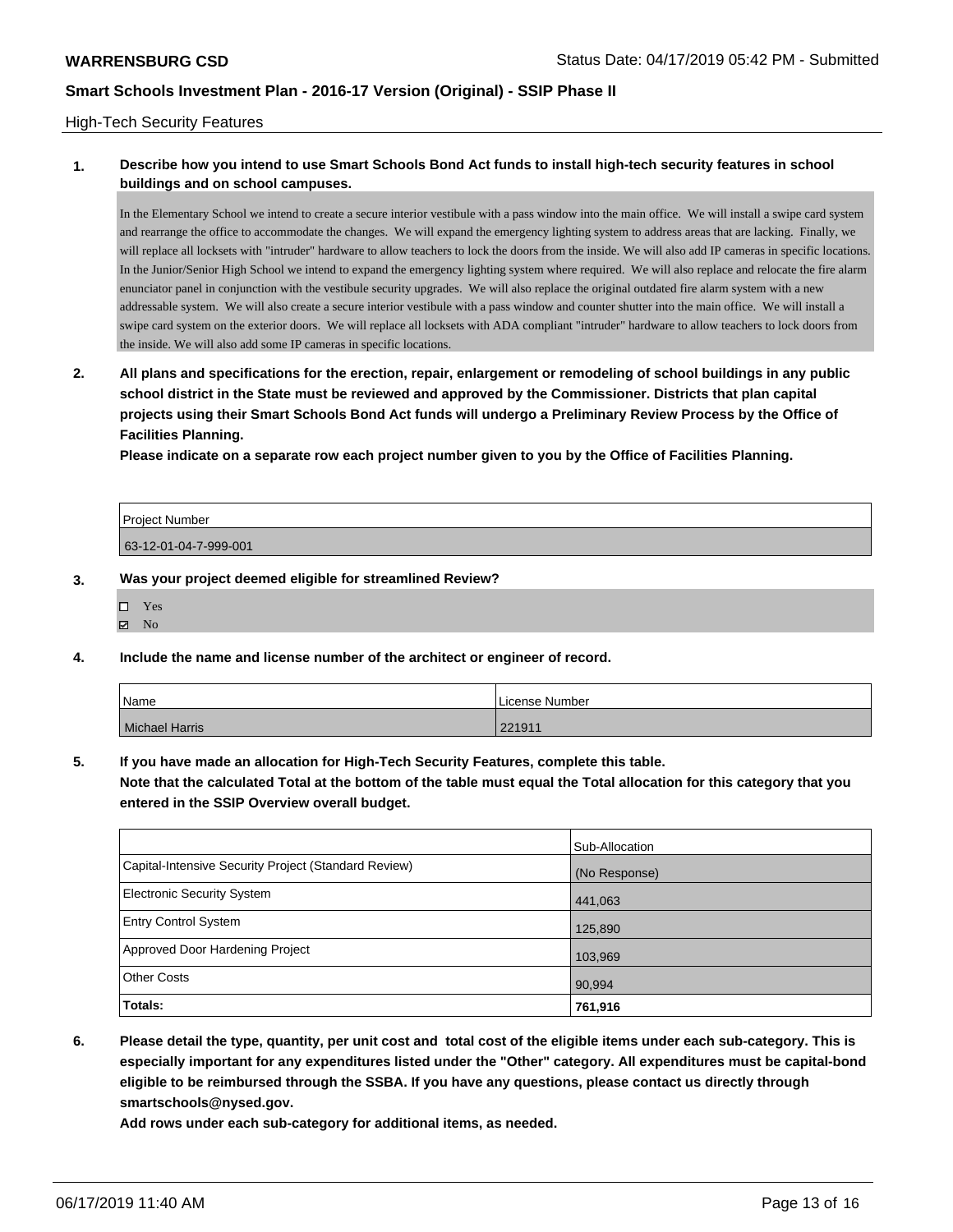High-Tech Security Features

| Select the allowable expenditure<br>type.<br>Repeat to add another item under<br>each type. | Item to be purchased                                  | Quantity | Cost per Item | <b>Total Cost</b> |
|---------------------------------------------------------------------------------------------|-------------------------------------------------------|----------|---------------|-------------------|
| Approved Door Hardening<br>Project                                                          | aluminum doors                                        | 4.00     | 1,760         | 7,040             |
| <b>Approved Door Hardening</b><br>Project                                                   | wood doors                                            | 1.00     | 431           | 431               |
| <b>Approved Door Hardening</b><br>Project                                                   | intruder locksets                                     | 165.00   | 220           | 36,300            |
| <b>Approved Door Hardening</b><br>Project                                                   | entrance locksets                                     | 4.00     | 220           | 880               |
| <b>Approved Door Hardening</b><br>Project                                                   | door closers                                          | 47.00    | 132           | 6,204             |
| <b>Approved Door Hardening</b><br>Project                                                   | surface exit device                                   | 14.00    | 1,267         | 17,738            |
| <b>Approved Door Hardening</b><br>Project                                                   | concealed exit device                                 | 8.00     | 1,034         | 8,272             |
| <b>Approved Door Hardening</b><br>Project                                                   | rim exit device                                       | 6.00     | 660           | 3,960             |
| <b>Approved Door Hardening</b><br>Project                                                   | cylinders                                             | 13.00    | 88            | 1,144             |
| <b>Approved Door Hardening</b><br>Project                                                   | power/lighting/data modifications at<br>entrances     | 2.00     | 11,000        | 22,000            |
| <b>Entry Control System</b>                                                                 | door release buttons                                  | 9.00     | 1,210         | 10,890            |
| <b>Entry Control System</b>                                                                 | power supply panels                                   | 10.00    | 2,354         | 23,540            |
| <b>Entry Control System</b>                                                                 | card readers                                          | 12.00    | 836           | 10,032            |
| <b>Entry Control System</b>                                                                 | request to exit contacts                              | 17.00    | 1,254         | 21,318            |
| <b>Entry Control System</b>                                                                 | install paas windows with countertops<br>and finishes | 2.00     | 30,055        | 60,110            |
| <b>Electronic Security System</b>                                                           | replace fire control panel w/ voice<br>notification   | 1.00     | 24,750        | 24,750            |
| <b>Electronic Security System</b>                                                           | pull stations                                         | 32.00    | 572           | 18,304            |
| <b>Electronic Security System</b>                                                           | smoke detectors                                       | 131.00   | 343           | 44,933            |
| <b>Electronic Security System</b>                                                           | ceiling mounted av devices                            | 155.00   | 572           | 88,660            |
| <b>Electronic Security System</b>                                                           | wall mounted av devices                               | 26.00    | 572           | 14,872            |
| <b>Electronic Security System</b>                                                           | wall mounted strobe devices                           | 10.00    | 572           | 5,720             |
| <b>Electronic Security System</b>                                                           | remote emergency test buttons                         | 3.00     | 458           | 1,374             |
| <b>Electronic Security System</b>                                                           | magnetic door holders                                 | 16.00    | 858           | 13,728            |
| <b>Electronic Security System</b>                                                           | duct smoke detectors                                  | 32.00    | 343           | 10,976            |
| <b>Electronic Security System</b>                                                           | ceiling mounted audio only devices                    | 1.00     | 395           | 395               |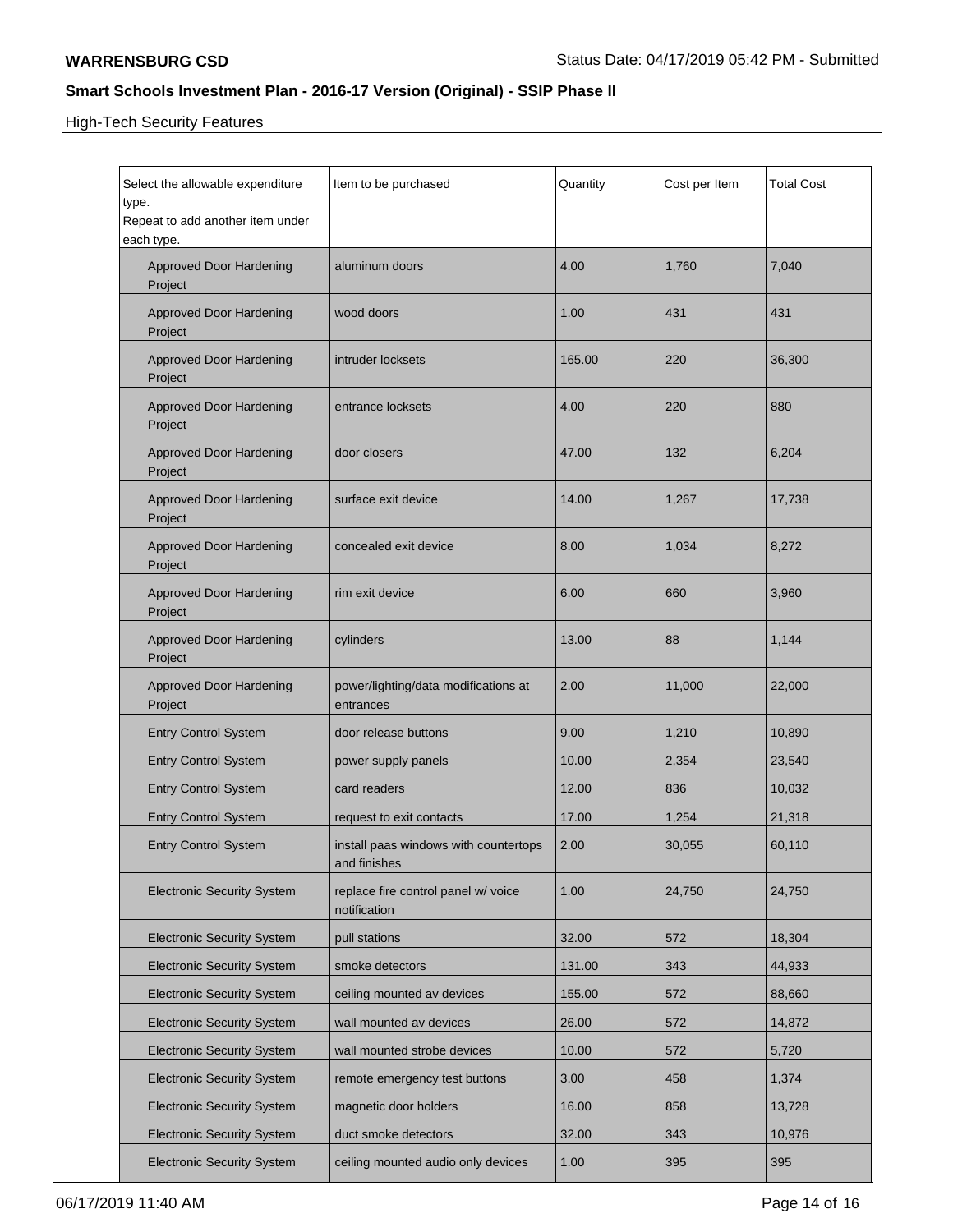# High-Tech Security Features

| Select the allowable expenditure  | Item to be purchased                 | Quantity | Cost per Item | <b>Total Cost</b> |
|-----------------------------------|--------------------------------------|----------|---------------|-------------------|
| type.                             |                                      |          |               |                   |
| Repeat to add another item under  |                                      |          |               |                   |
| each type.                        |                                      |          |               |                   |
| <b>Electronic Security System</b> | ceiling mounted heat detectors       | 21.00    | 352           | 7.392             |
| <b>Electronic Security System</b> | ansul connections                    | 7.00     | 858           | 6,006             |
| <b>Electronic Security System</b> | exterior IP cameras                  | 11.00    | 2,985         | 32,835            |
| <b>Electronic Security System</b> | interior IP cameras                  | 38.00    | 2,306         | 87,628            |
| <b>Electronic Security System</b> | weather shields for existing cameras | 57.00    | 506           | 28,842            |
| <b>Electronic Security System</b> | network video recording server       | 4.00     | 13,662        | 54,648            |
| <b>Other Costs</b>                | design fees                          | 1.00     | 90.994        | 90.994            |